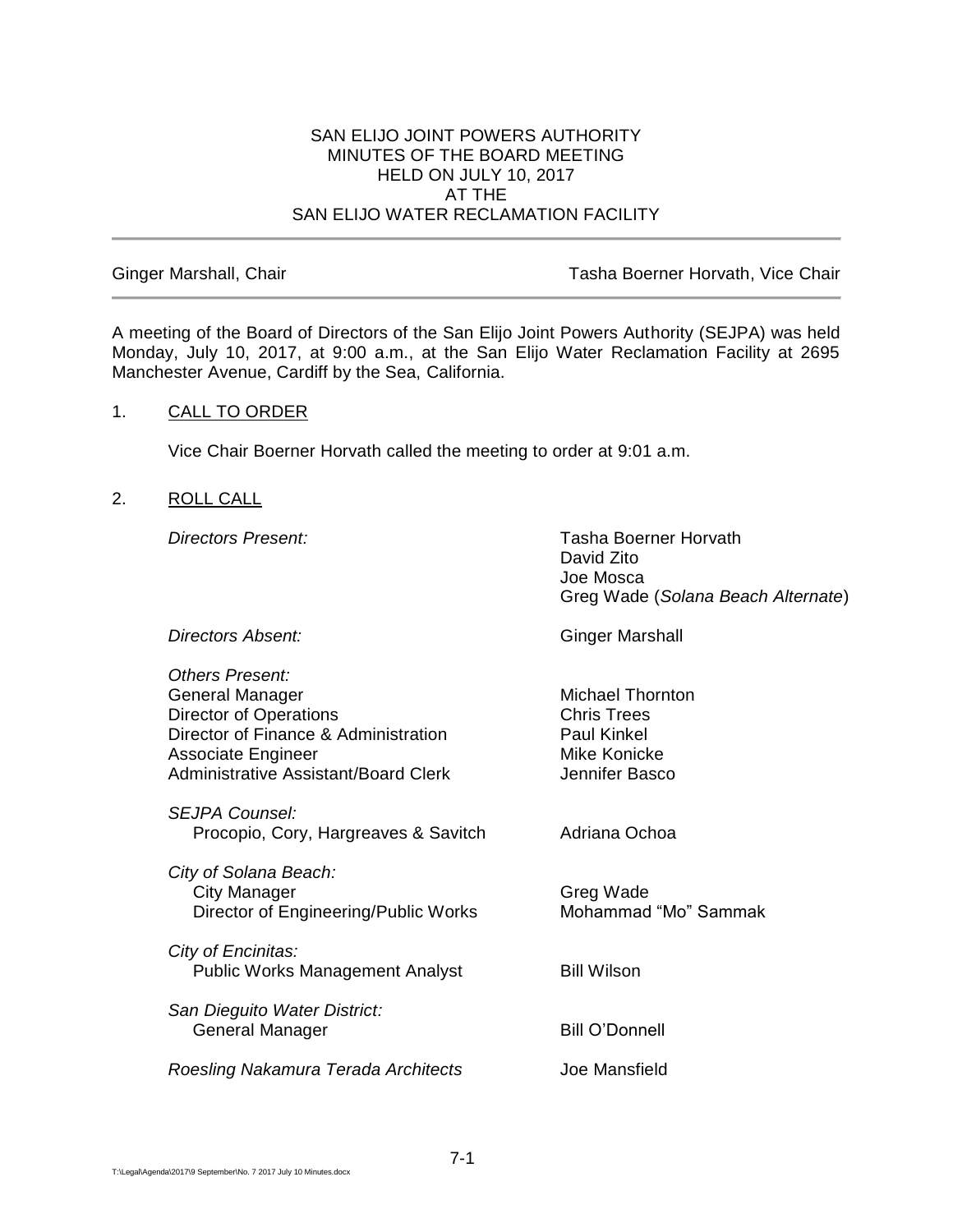## 3. PLEDGE OF ALLEGIANCE

Vice Chair Boerner Horvath led the Pledge of Allegiance.

## 4. ORAL COMMUNICATIONS

None

## 5. PRESENTATION OF AWARDS

None

# 6. CONSENT CALENDAR

Moved by Board Member Zito and seconded by Vice Chair Boerner Horvath to approve the Consent Calendar.

| Agenda Item No. 7  | Approval of Minutes for the June 12, 2017 Meeting                                         |
|--------------------|-------------------------------------------------------------------------------------------|
| Agenda Item No. 9  | San Elijo Water Reclamation Facility Treated Effluent<br>Flows - Monthly Report           |
| Agenda Item No. 10 | San Elijo Joint Powers Authority Recycled Water Program<br>- Monthly Report               |
| Agenda Item No. 11 | Authorization for the General Manager to Accept and<br><b>Consent to Deeds and Grants</b> |

Motion carried with the following vote of approval:

| Boerner Horvath, Zito, Mosca, Wade |
|------------------------------------|
|                                    |
|                                    |
|                                    |
|                                    |

| Agenda Item No. 8 |                          |  | Approval for Payment of Warrants and Monthly |  |
|-------------------|--------------------------|--|----------------------------------------------|--|
|                   | <b>Investment Report</b> |  |                                              |  |

Motion carried with the following vote of approval:

| AYES:    | Boerner Horvath, Zito, Wade |
|----------|-----------------------------|
| NOES:    | None                        |
| ABSENT:  | Marshall                    |
| ABSTAIN: | Mosca                       |

# 12. ITEMS REMOVED FROM CONSENT CALENDAR

None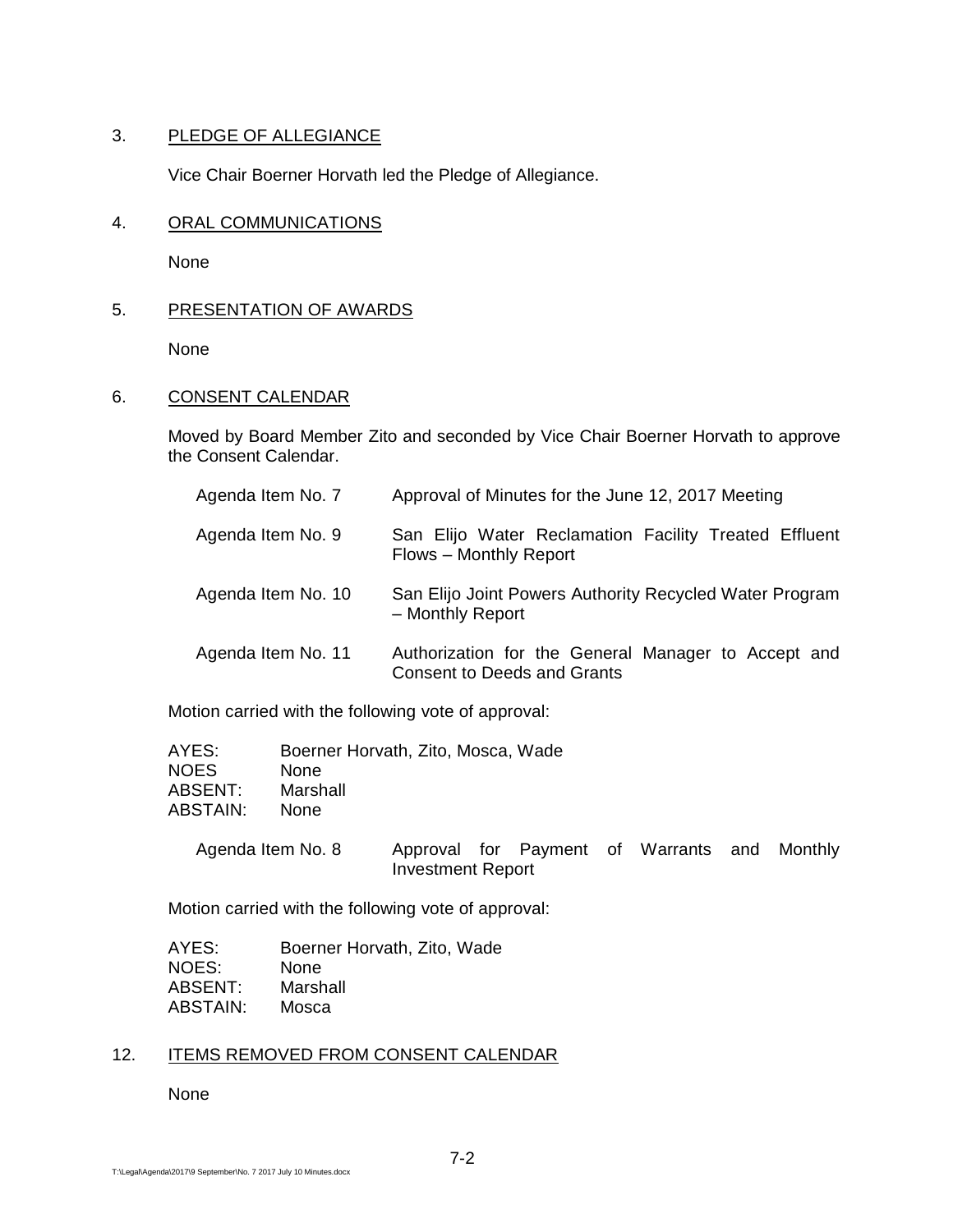## 13. BUILDING PROGRAM AND COMMUNITY BIKE PATH UPDATE

General Manager updated the Board of Directors on the Building and Site Improvement Program. Key design considerations for the program were discussed and site drawings and draft building floor plans were presented.

No action required. This memorandum was submitted for information only.

## 14. AWARD CONSTRUCTION CONTRACT AND ENGINEERING SERVICES DURING CONSTRUCTION FOR THE SAN ELIJO WATER RECLAMATION FACILITY – PRELIMINARY TREATMENT UPGRADES

General Manager Thornton gave a brief background on the preliminary treatment system. The Preliminary Treatment Upgrades will construct new concrete treatment structures, install new mechanical screening and dewatering equipment, rehabilitate existing concrete channels and structures, and upgrade the odor control system. Staff received six construction bids, with NEWest Construction Company, Inc. submitting the lowest responsive and responsible bid. Mr. Thornton also stated that the SEJPA will require support from the engineer of record, Dudek, during construction.

The lowest responsive construction bid for the project is \$3,871,480. The negotiated fee for engineering support during construction is \$198,100. Staff also recommends including a contingency fund of \$193,570. The estimated cost to complete the project is \$4.65 million. The SEJPA has adequate funds available from the 2017 Clean Water Bond.

Moved by Board Member Mosca and seconded by Board Member Zito to:

- 1. Authorize the General Manager to award construction of the Preliminary Treatment Upgrades project to NEWest Construction Company, Inc. for an amount not to exceed \$3,871,480 and issue a Notice to Proceed at the time the General Manager deems appropriate; and
- 2. Authorize the General Manager to amend the professional services agreement with Dudek for engineering services during construction for the Preliminary Treatment Upgrades for an amount not to exceed \$198,100.

Motion carried with the following vote of approval:

AYES: Boerner Horvath, Zito, Mosca, Wade NOES: None ABSENT: Marshall ABSTAIN: None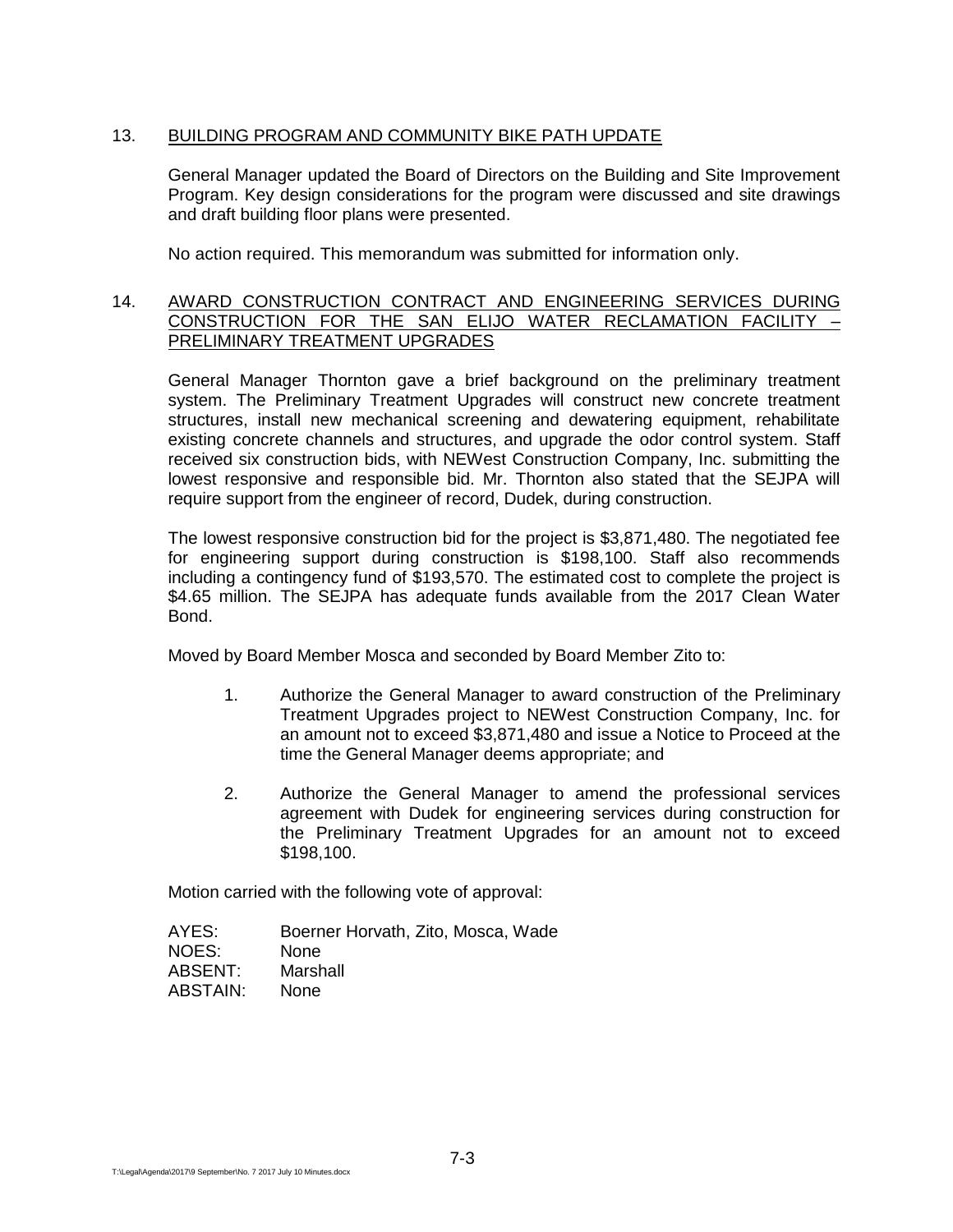## 15. REGIONAL WATER QUALITY CONTROL BOARD SETTLEMENT OFFER NO. R9- 2017-0070 FOR THE JANUARY 2017 TREATMENT PLANT UPSET

General Manager Thornton informed the Board of Directors that the SEJPA received a settlement offer from the Regional Board for the January 2017 biological treatment plant upset. The treatment upset resulted in non-compliance for NPDES effluent requirements of permit No. R9-2010-0087. The settlement offer agrees with the SEJPA assessment that the six areas of non-compliance were the result of one single event and provides one minimum mandatory penalty payment of \$3,000.

No action required. This memorandum was submitted for information only.

#### 16. CONSTRUCTION CONTRACT CHANGE ORDER NO. 1 – SAN ELIJO LAND OUTFALL REPLACEMENT PROJECT

General Manager Thornton stated that in April 2017, the Board of Directors awarded the Land Outfall Replacement project construction contract to J.R. Filanc Construction Company (Filanc) for an amount of \$8,553,000. Staff, working with the project engineer, construction manager, and Filanc, reviewed the construction elements to determine if there were opportunities to reduce construction costs. Four items were determined to be feasible and valuable to both the SEJPA and the Filanc. These modifications will reduce the contract by \$158,082, without compromising project quality or permit compliance requirements.

Moved by Board Member Mosca and seconded by Vice Chair Boerner Horvath to:

1. Authorize the General Manager to accept Construction Contract Change Order No. 1 for a total cost reduction of \$158,085.

Motion carried with the following vote of approval:

| AYES:    | Boerner Horvath, Zito, Mosca, Wade |
|----------|------------------------------------|
| NOES:    | <b>None</b>                        |
| ABSENT:  | Marshall                           |
| ABSTAIN: | <b>None</b>                        |

## 17. PROFESSIONAL SERVICES CONTRACT AMENDMENT FOR ENCINITAS RANCH RECYCLED WATER EXPANSION PROJECT

General Manager Thornton gave a brief background on the Encinitas Ranch Recycled Water Expansion Project. In June 2016, a contract for design and permitting was awarded to Dudek. In March 2017, design was completed and submitted to the City for permitting. Initial draft comments were returned indicating that the proposed pipeline location would require extensive studies to determine the impact on trees in the area. The original design was completed prior to the City's' implementation of an Urban Forest Management Program, which requires the development of a Tree Protection Plan where potential impact to existing trees may exist. The original pipeline alignment is located within forested areas of the Encinitas Ranch property. The General Manager stated that it was determined that realignment of the pipelines into the existing road rights-of-way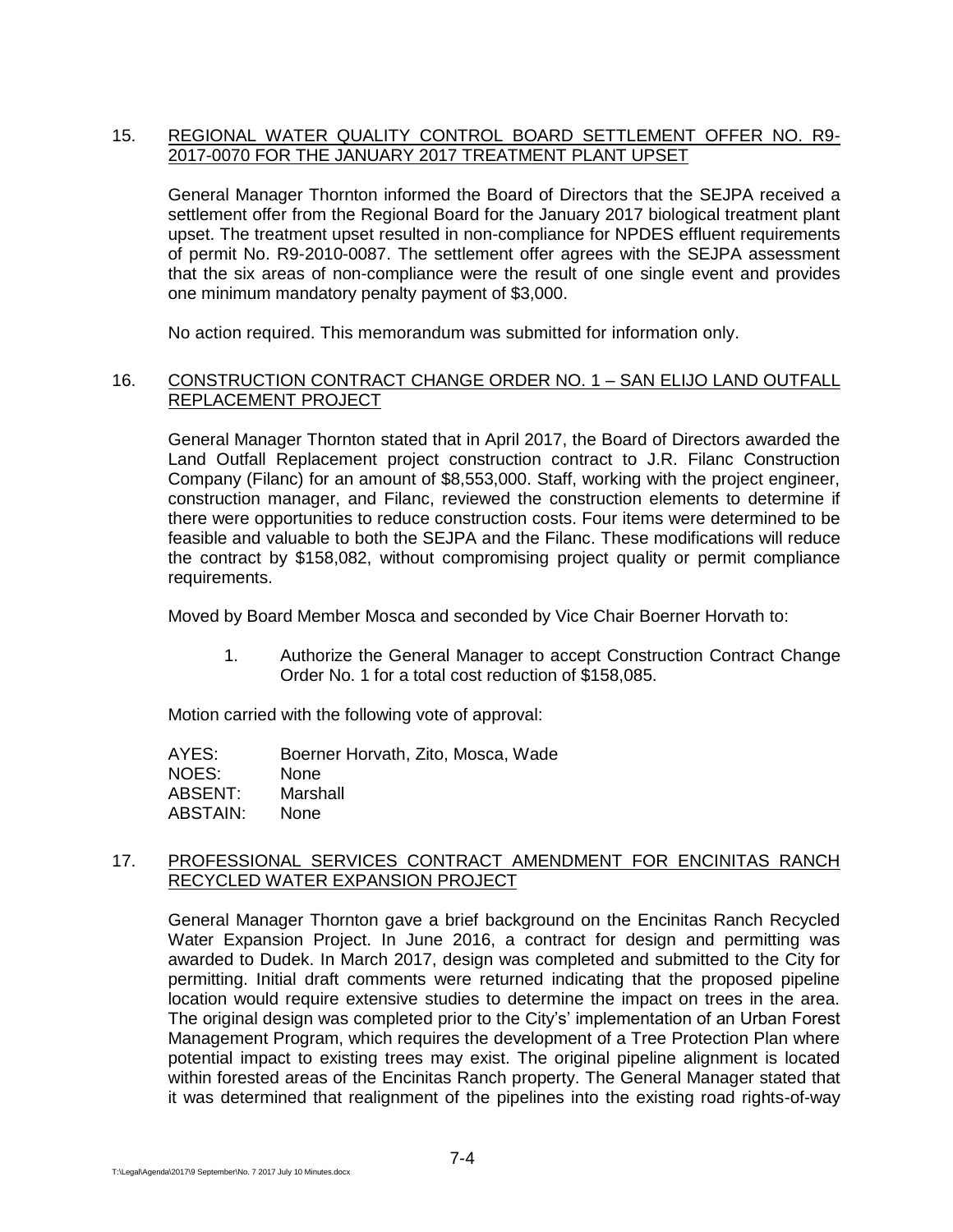will avoid the need for extensive environmental mitigation and reduce potential risk to the SEJPA in the event of a pipeline failure. The proposed cost of \$165,870 for the project re-design and permitting is available in the Recycled Water Fund Balance.

Moved by Board Member Zito and seconded by Board Member Boerner Horvath to:

1. Approve an amendment to the Agreement for Dudek for Project Design and Permitting for an amount not to exceed \$165,870.

Motion carried with the following vote of approval:

| AYES:    | Boerner Horvath, Zito, Mosca, Wade |
|----------|------------------------------------|
| NOES:    | <b>None</b>                        |
| ABSENT:  | Marshall                           |
| ABSTAIN: | <b>None</b>                        |

#### 18. CLOSED SESSION

The Board of Directors adjourned to closed session at 10:10 a.m., pursuant to Government Code Section 54957: Employee Performance Evaluation. Title: General Manager.

The Board of Directors came out of closed session at 10:26 a.m., with no reportable action.

#### 19. CONSIDERATION OF GENERAL MANAGER EMPLOYMENT COMPENSATION

Moved by Board Member Zito and seconded by Vice Chair Boerner Horvath to:

1. Approve the General Manager's merit bonus of \$10,000 for Fiscal Year 2016-17.

Motion carried with the following vote of approval:

AYES: Boerner Horvath, Zito, Mosca NOES: None ABSENT: Marshall ABSTAIN: None

#### 20. GENERAL MANAGER'S REPORT

The General Manager informed the Board of Directors that the SEJPA intends to participate and contribute \$3,000 in support of a countywide storm water study. He also stated that the SEJPA supports AB869, which promotes recycled water use as an alternative water supply.